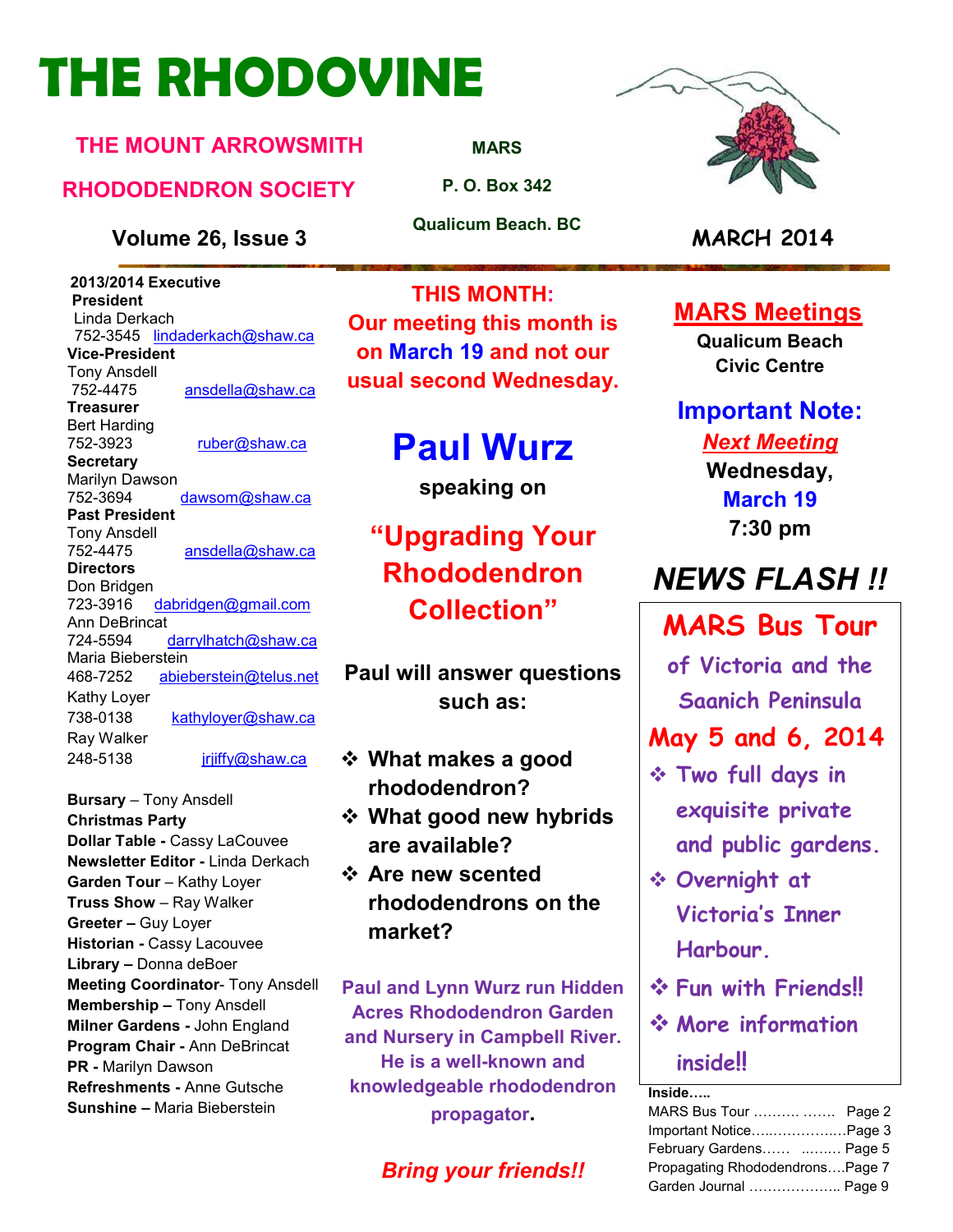### *MARS Bus Tour of Public and Private Gardens in Victoria and the Saanich Peninsula*

### *Date: Monday and Tuesday May 5 and 6, 2014 Our Plans So Far….*

*Approx. Cost: \$110 per person sharing for hotel and transportation; additional up to \$20 for garden admissions* 

#### *Hotel:*

Harbour Towers Hotel: \$140.00 inc. tax single or double includes a \$13 breakfast for \$5 each. (\$70 per person sharing) **A block of 25 rooms is being held for us at this exceptional rate until April 5.** 

*Bus:* **\$40 per person based on full occupancy** 

#### *Garden Admissions:*

**Depending on the final list of public gardens, there may be admission costs** 

#### *Private Gardens Confirmed:*

- *Al and Liz Murray*
- *Ken and Madeleine Webb*
- *Lois and Roy Blackmore*
- *Evelyn Weesjes' Towner Crest*

#### *Public Gardens Under Consideration:*

- *Horticuture Centre of the Pacific*
- *Finnerty Gardens, UVic*
- *Abkhazi Gardens*
- *Hatley Gardens, Royal Roads*
- *Dominion Brook Park*
- *Government House*

#### *Bonus:*

- Visit to plant propagation facility of Victoria RS and plant sale.
- ❖ Other surprise goodies!

#### *Meals:*

#### **Monday:**

Lunch – Bring a bag lunch Dinner - On your own or with a group around Victoria's Inner Harbour **Tuesday:**  Breakfast - included in hotel room Lunch – to be arranged

**We have tentatively booked a 47 passenger bus. We need to know how many MARS members wish to join us before opening this tour to the public on Thursday, March 20.** 

**A sign-up sheet will be available at our meeting on March 19 or you can email Linda Derkach any time before that date. Reserve your space with payment of \$40.** 

#### *Hotel Accommodation:*

You can take advantage of the special rate at the Harbour Towers Hotel or make alternate arrangements on your own. Our bus will drop us off at the Harbour Towers around 5 pm on May 5 and pick us up there at 9 am to start our Tuesday tours. You are asked to make your hotel reservation yourself. Details coming soon.

**Questions???** Email lindaderkach@shaw.ca or phone 752-3545.

> **This will be fun! Hope you can come!!**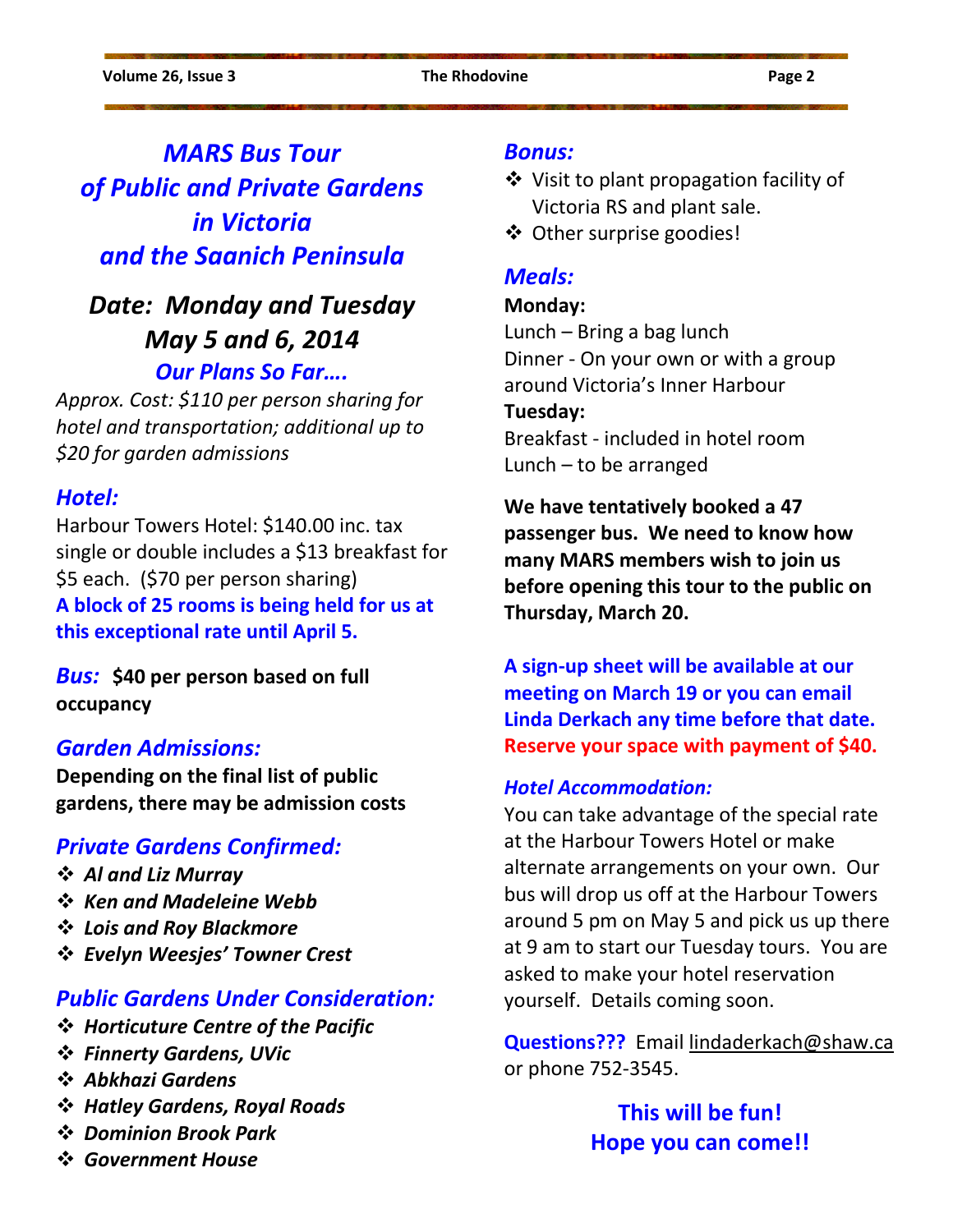**Important Dates to Remember in 2014….** 

**Saturday, April 26 MARS Rhododendron Show and Sale** 

- **Parksville Arena**
- **Time: 10 am to 2 pm**

**Monday & Tuesday, May 5 & 6 MARS Bus Tour of public and private gardens in Victoria and Saanich Peninsula** 

**Saturday & Sunday, May 10 & 11 MARS Garden Tour** 

- **Sunday, June 22**   $\div$  **MARS** 25<sup>th</sup> Anniversary **Celebration**
- **Rotary Park in Qualicum Beach**



*Yellow crocuses herald spring!* 

# **Important Notice from Your Executive**

**At the March 19 meeting of MARS immediately following our program presentation, we will put forward a motion that will reserve MARS funds for the development of a species rhododendron garden to be located at Milner Gardens. Please come prepared to learn about this initiative and vote on this motion.** 

### *Snippets from Your Executive…..*

 **Change of Meeting Date for March** 

**Our March meeting will be held one week later than usual due to an event at the Civic Centre …… March 19 is the new date.** 

- **The Rhododendron Show and Sale will be held April 26 at the Parksville Arena. Please think about how you can volunteer to help.**
- **Our annual Mother's Day Weekend Garden Tour is fast approaching. We will need garden sitters. Please come to the March meeting prepared to sign up.**

The editors reserve the right to edit submissions to the newsletter for purposes of consistency, clarity and space restrictions.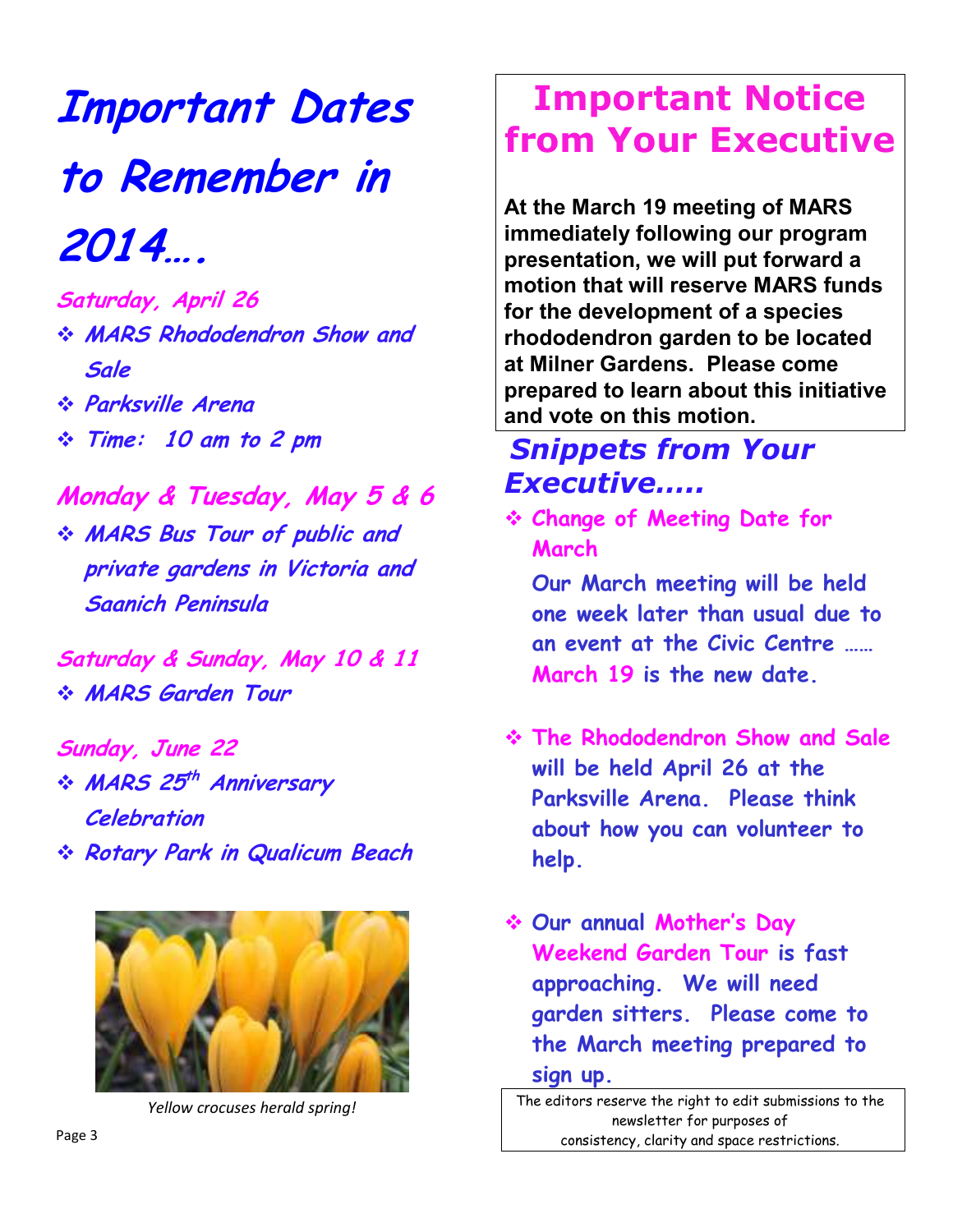# **Ciscoe Morris Wows Them in Qualicum**

Marilyn Dawson

A large crowd of gardeners and fans - yes fans - turned out to hear Ciscoe Morris speak at Qualicum Beach Civic Centre. Well known for his television and radio shows out of Seattle, and his trademark "Ooh la la", Ciscoe had the audience laughing for more than an hour, especially when he explained the derivation of his trademark. Instead of weird, it became amusing and a tale to remember. He interspersed his talk with giveaways that included a T-shirt of guess who, a copy of his book "Ask Ciscoe" and other goodies.

His talk centred on wildlife-friendly plants that attract birds to the garden and he had a large selection of photos to illustrate what can be grown in this area. As might be expected, hummingbirds were the focus. One photo that drew appreciative "oohs" was of a huge Embothrium coccineum (Chilean fire tree) growing in a Seattle garden. However, the list of bird-friendly plants is not limited to the exotic; his handout included familiar names such as pulmonaria, pyracantha, salvia, crocosmia, hardy fuchsia and more.

Hummingbirds, he said, do not see color; they smell, noting how they are attracted to the sweet, heady scent of sarcococca, with its rather insignificant white flower.

The evening did not end with his talk. Many crowded around to have their pictures taken with Ciscoe or just talk to him. He had spent the day hiking around Englishman River and he was in a relaxed mood, laughing and joking with admirers. One couple, fans but not gardeners, arrived early and chose seats as close as possible so they "could finally meet him". Another couple who knew his shows drove in from an outlying area to see him in person.

All in all, the evening was a great success and there were many to thank for their efforts, particularly all those who brought cookies, cakes and doughnuts. Anne Gutsche, Barbara Kulla and Joanne Hamilton worked the tea table. Joanne also brought three of her beautiful floral arrangements to brighten the tables, appropriately designed around February 14. Greeters included Al Bieberstein, Guy and Kathy Loyer, Art and Kathy Jones. Sandra Hemsworth, Donna DeBoer and John England worked the crowd selling raffle tickets. Maria Bieberstein emceed the proceedings including the raffle which saw several rhododendrons and other prizes handed out to lucky winners.

Across the floor, Arrowsmith Greenhouses and Cultivate brought tables of plants for sale, some from the wildlife-friendly list. They opened early and there was a lot of time to look, buy and maybe start the gardening season all over again.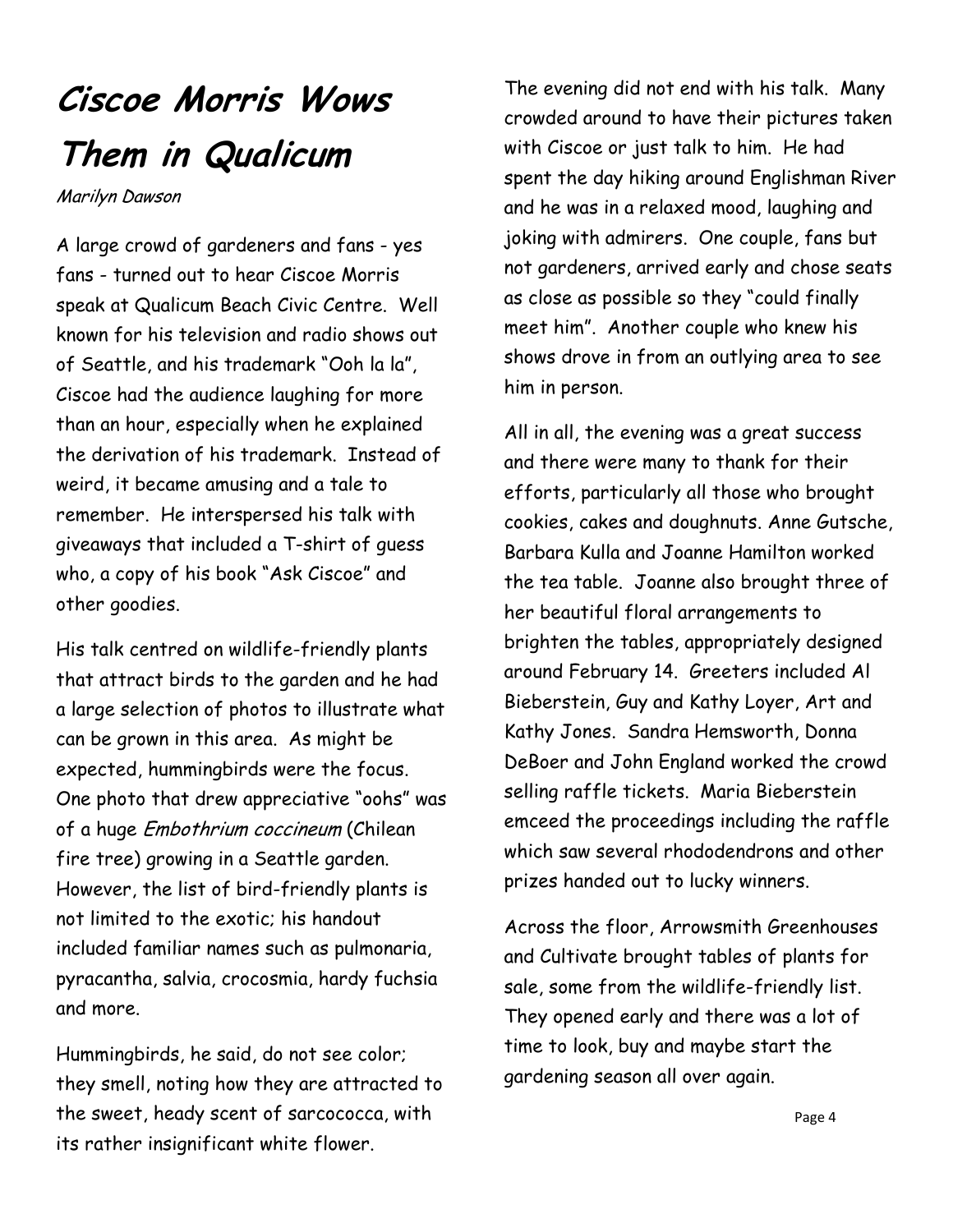# **The Spring Garden Starts Early on Vancouver Island**

#### *Linda Derkach*

Though sleet and snow may still be with us a while longer, some rhododendrons just shrug it off and thumb their noses at the cold, refusing to believe it is still officially winter. John England was the first to announce the unfolding of *Rhododendron strigillosum* in his Qualicum Beach garden.



Here *Rhododendron strigillosum* is unfolding its delightful pink blossoms on February 20.



*Rhododendron* 'Harry Carter' is blooming in the garden of Ken Gibson in Tofino. This plant was named after the first gardener in Stanley Park, Vancouver. Ken says that it is a reliable early bloomer.



MARS member Barbara Kulla is a great fan of *Rhododendron* 'Olive' seen here on February 22 after a snow fall. Ken and Madeleine Webb also report *R.* 'Olive' in full bloom in their Saanich Garden. Another reliable winter bloomer in Barb's garden is *R*. 'Tessa Bianca' below.

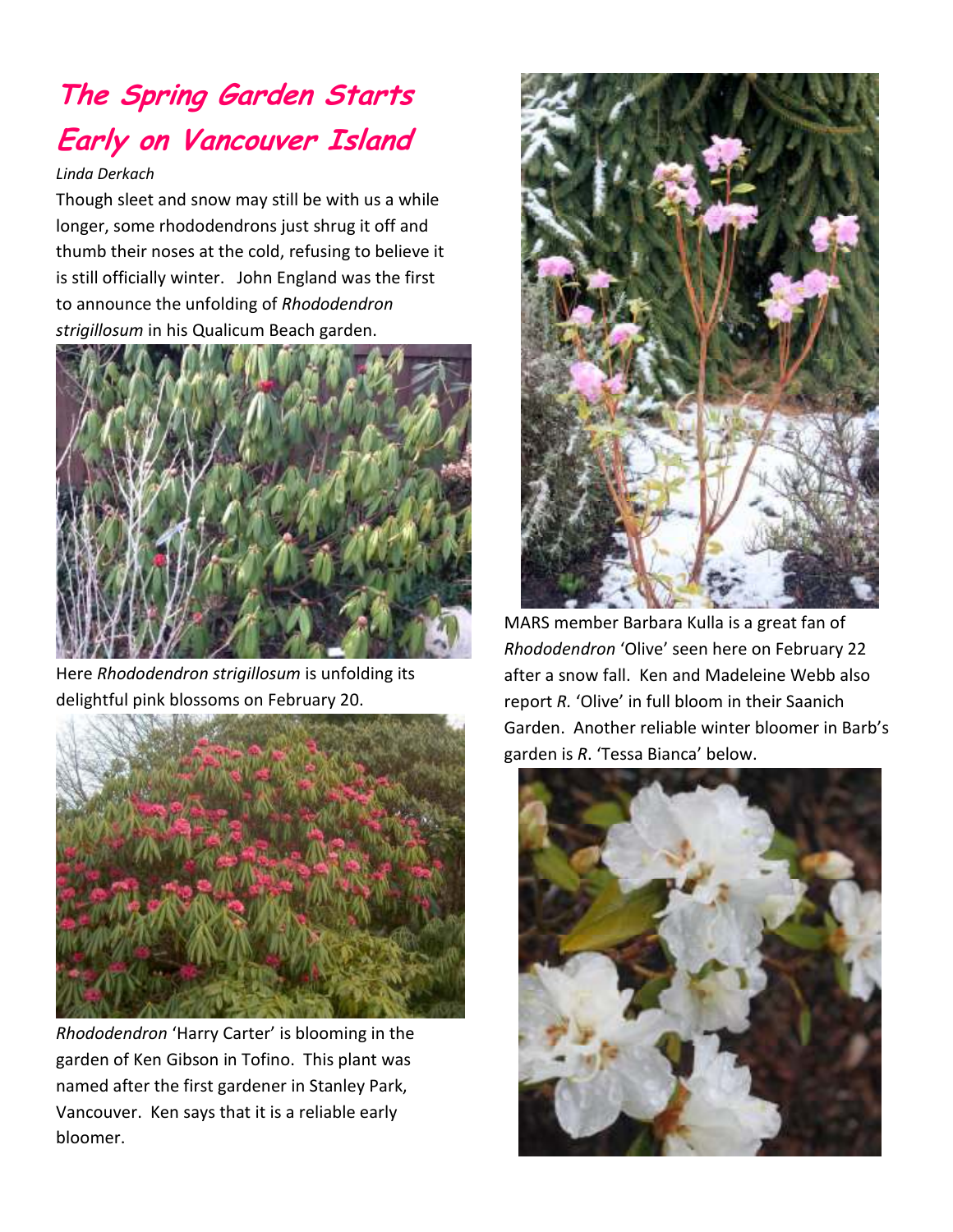

*Rhododendron* 'Olive' is not afraid of a little snow. While many blossoms suffer irreparable damage from a late frost, *R*. 'Olive seems to be holding up well.



*Rhododendron* 'Cilpinense' is one early bloomer whose flowers can be quickly damaged by frost. After several moves in the garden, this specimen has found true happiness in a pot that is moved under an overhang or under evergreen trees when a killing frost is predicted. This prevents the lovely pink flowers from turning to a nasty brown. On February 21 it is almost in bloom!



Frost and sun combine to create this lovely scene in the garden of Shirley and Dougal Meekison. *Cyclamen coum* and friend (the best kind of mouse) are thriving in their February garden.



*Viburnum bodnantense* 'Dawn' is elegantly clothed in a mantle of snow….and waiting for a hummingbird to arrive for a meal in the Meekison garden. *Photos: Ken Gibson, Dougal Meekison, Linda Derkach*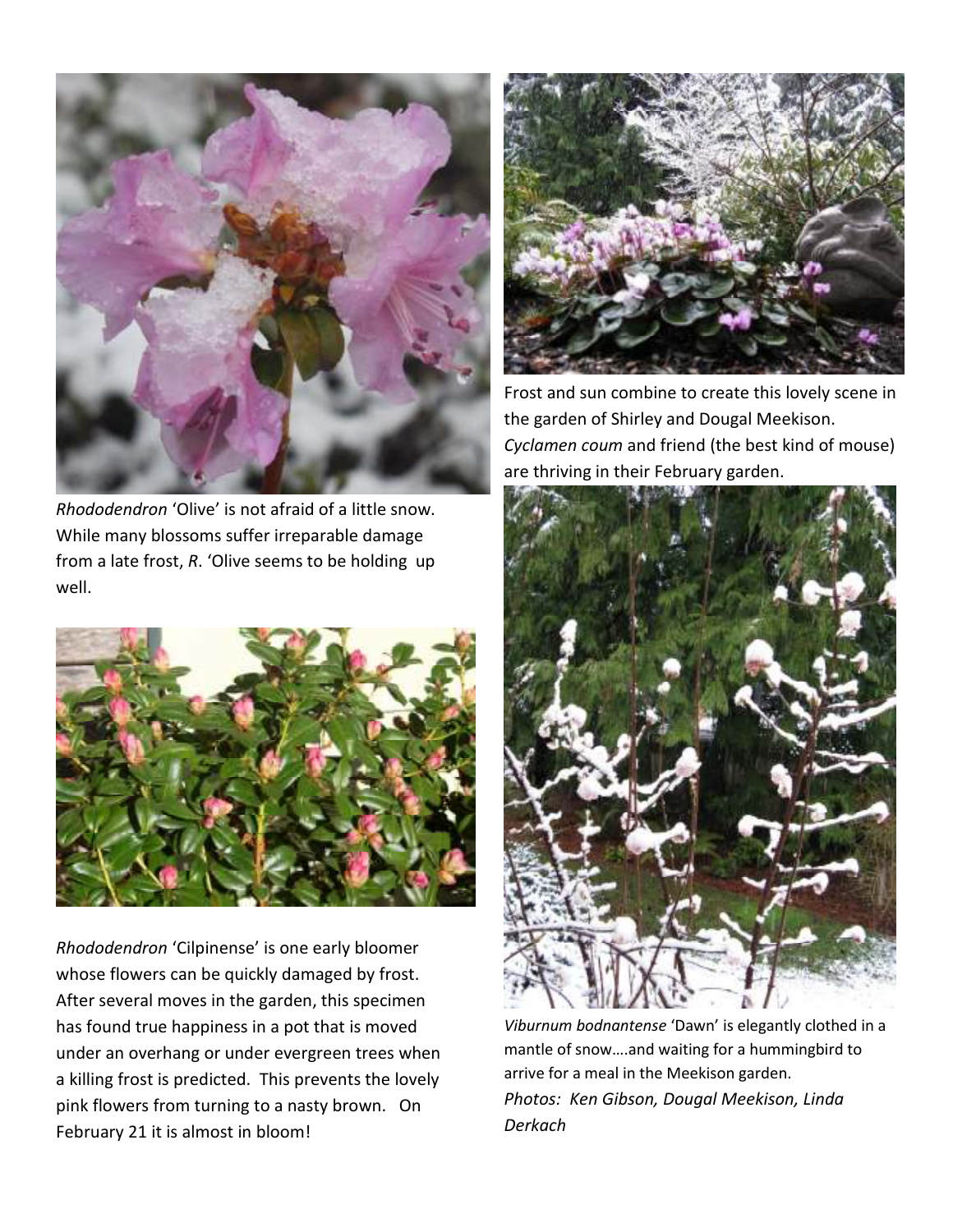# **Gordon Wylie's Advice for Propagating Rhododendrons from Seed**

*From a presentation and handout by Gordon Wylie at the ARS Fall Conference in Newport, Oregon.* 

#### *Linda Derkach*

Gordon Wylie received the Gold Medal after serving the ARS as president and on countless ARS Committees. He also received two Bronze Medals from the same ARS chapter. Gordon, a retired attorney, has gardened for years. He is just now establishing a new garden in Creswell, Oregon. Below are Gordon's simple and successful techniques for growing your own really big rhododendrons from tiny seeds.

#### **Notes from Gordon's Presentation….**

Rhododendron seeds are best started in December or late November.

The plastic grocery store clamshell containers are very handy for this purpose. Be sure to put holes in the bottom for drainage. Four inch pots with plastic wrap overtop also work well.

Put perlite in the bottom of the container and a layer of peat on top. Pat down - but not too much. Use enough peat to keep the seed damp until germination. Sterilizing the medium is not necessary if you are using clean material right out of the bag.

Moisten the perlite with warm water. The peat is usually moist but you may need to add a little moisture by misting.

Sow the seed thinly. The seed needs to be in contact with the peat that must be damp. Now close the cover.

Monitor by making sure there is moisture accumulating at the top of the container. Be sure to label each container.

Bottom heat can speed up the process, but lights on for 24 hours or on a window sill with no direct sun or top of fridge work fine as well.

Sow half the seed – not all at once. After the seed germinates, expect to lose some – species fail to germinate more than the hybrids. Gordon keeps the little plants on a heated mat until he pricks them out.

When pricking out, let the plants dry a little and you can tease out with a pencil more easily. Handle the little plants by their leaves and not the stem.

Mix bark mulch with perlite and peat about 2 1/2 inches deep in a flat. Transplant into the flat. Lower the seedlings into the planting medium. They like their own company and they like to be close together. They can be planted a little deeper now. Raise the container off the heat mat and if you are going away, set in a pan of water.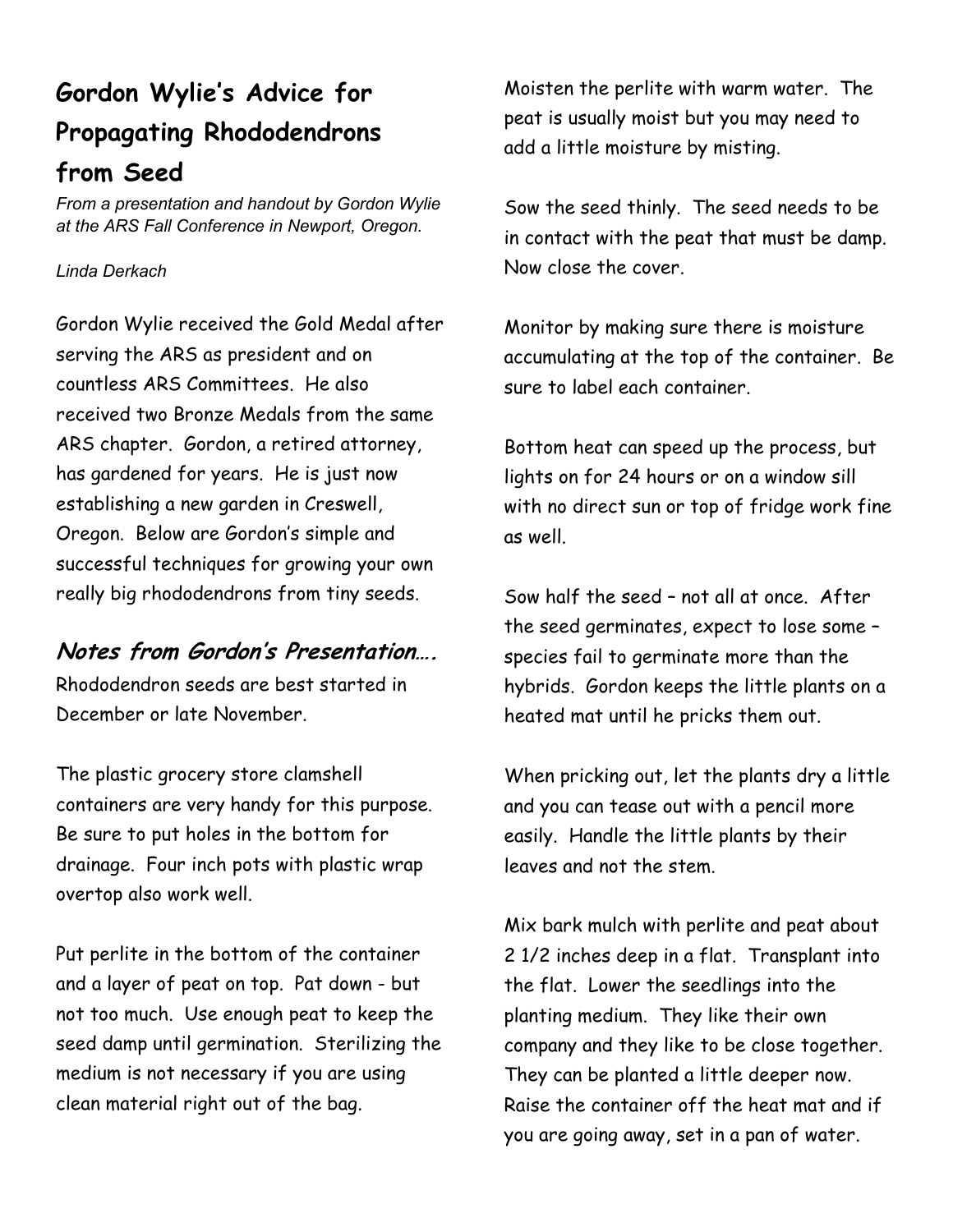#### **And from Gordon's Handout….**

- 1. Rule one is careful hygiene. A weak solution of household bleach applied to tools and containers, followed by a good rinse, is your best friend.
- 2. Sow seed on the surface of the medium but do not cover the seeds with medium.
- 3. Except for bottom drainage, the germination container should be a closed environment providing essentially 100% humidity. Seed and the surface of media must remain damp for germination to take place.
- 4. Bottom heat of 70 to 75F (21-24C) probably aids and speeds germination, but is not a necessity. Seed environment should not exceed this temperature range…or conversely be in a cold situation such as outdoors or unheated space in the winter.
- 5. Never allow sunlight to reach the container. On the other hand, artificial lights overhead will likely assist initial growth. But such lighting is not essential.
- 6. Begin gradually exposing plants to the air when cotyledons (first pair of juvenile leaves) appear. Don't' forget to keep watered after air exposure begins. Gentle misting is the best method.
- 7. Misting every ten days to two weeks with a weak (25 – 50%) mixture of liquid fertilizer after first true leaves (second pair) appear will assist initial growth.
- 8. Prick out individual plants to a container where they may grow on in a group after two or more sets of true leaves appear. Careful, delicate handling is needed at this stage; allow some drying to assist in separating roots. Timing of this step isn't critical as plants may be kept almost indefinitely in germination container so long as moisture is supplied.
- 9. The next transplant can be to individual containers, and outdoors if you have a protected spot such as a cold frame when frost is possible. After further growth, the plants may be treated the same as young plants from a nursery.
- 10. Enjoy your new plants and anticipate their flowers.
- 11. Take extra care to always keep labels with your seedlings.



*Rhododendron* 'Snow Lady' blooms in March.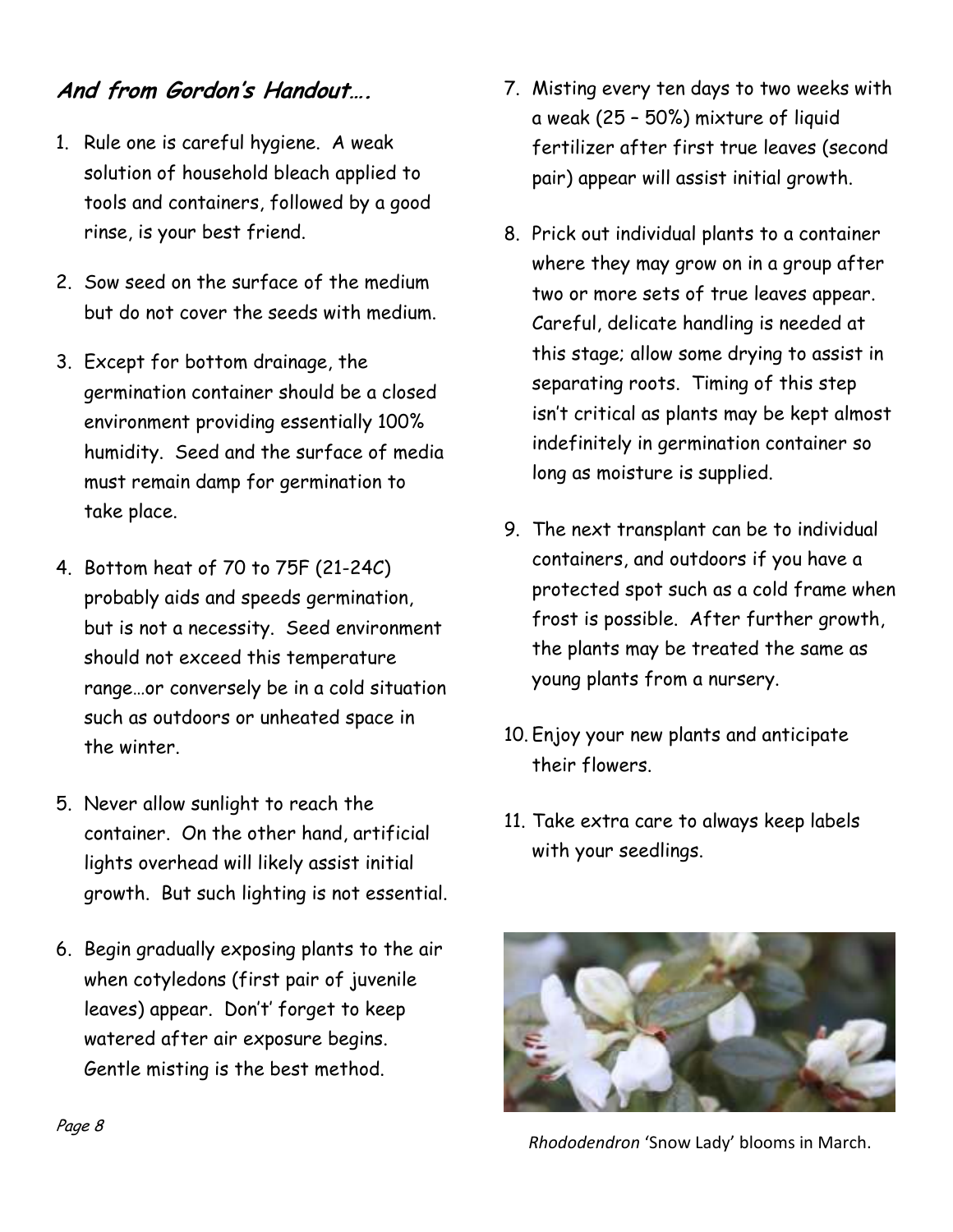**Garden Journal** 

Linda Derkach

The calendar tells me that February has morphed into March – a time to clean up the garden and anticipate spring. But winter maintains a grip and I can only admire from afar some garden treasures that brave temperatures hovering around zero. Here are some March horticultural delights.



**Iris danfordiae** is new to my garden. The dozen that I planted in a shallow alpine dish in the fall have emerged to brighten the gloom. At 4 to 6" tall, this reticulata works well as a rock or alpine plant. Plant in sun in well-drained soil. Keep soil dry during summer dormant period.

I look forward to my little clump of **Iris reticulata** every year. The electric blue flowers shine from an alpine dish or well-drained spot in the garden. An experiment this year finds them

 playing a new role as understory to the bright yellow blooms of **Hamamelis x intermedia 'Arnold Promise'** – hopefully a winning combination as the clump expands.





Hellebores are a stalwart of the winter garden. Deer resistant **Helleborus x ballardiae 'Pink Frost'** (above) boasts a multitude of lush, pink, long-lasting blooms from February through March. Strong stems hold many outward-facing flowers above the foliage, sniggering as deer walk past to something tastier. Forming a two foot clump at 12 to 18" high, H. 'Pink Frost' enjoys neutral to alkaline soil and dappled shade. All hellebores need shelter from strong, cold winds. Avoid dry or water-logged soil.